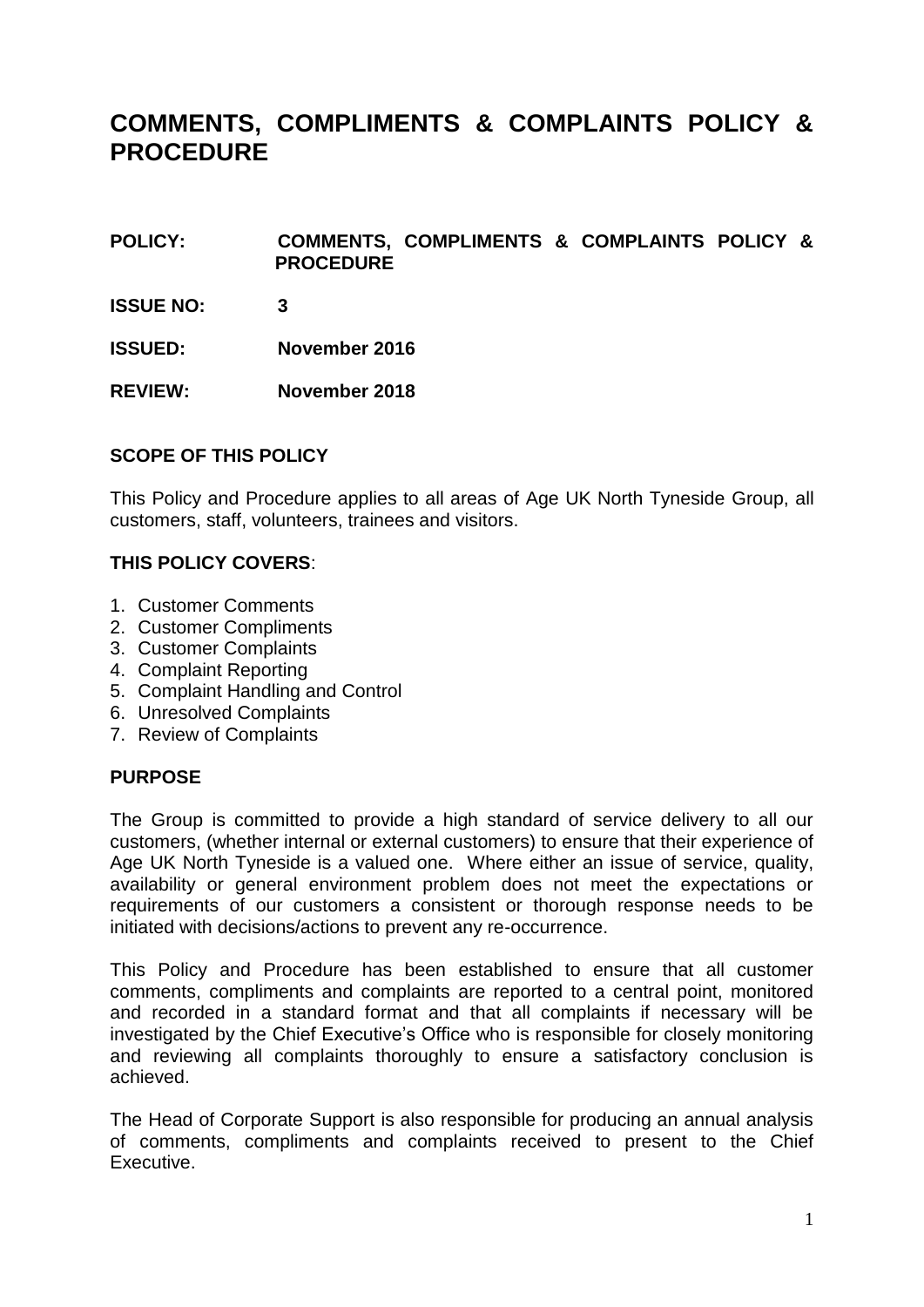# **POLICY STATEMENT**

Age UK North Tyneside believes that if a customer wishes to make a comment, compliment or register a complaint they should find it easy to do so. It is Group's policy to welcome comments, compliments and complaints and looks upon them as an opportunity to learn, adapt, improve and provide better services. This policy is intended to ensure that comments, compliments and complaints are acknowledged, dealt with properly and are taken seriously.

Age UK North Tyneside believes that failure to listen to or acknowledge complaints will lead to an aggravation of problems, customer dissatisfaction and possible litigation. The Group supports the concept that complaints, if dealt with early, openly and honestly can be sorted between the complainant and the Group.

The aim of this Policy is to ensure that its Comments, Compliments and Complaints Procedure is properly and effectively implemented and that customers feel confident that their comments, compliments and complaints are recognised, acknowledged, listened to and acted upon promptly and fairly where required and if appropriate.

- Customers and their representatives are aware of how to make comments, compliments and complaints and that the Group provides easy to use opportunities for them to register these.
- The Chief Executive's Office is responsible for the administration of the Procedure.
- Every written complaint is acknowledged within 48 hours of receipt of the complaint and the investigation commenced within 5 working days.
- All complaints are responded to in writing by the Group
- Comments and complaints are dealt with promptly, fairly, sensitively with due regard to the worry and upset that they can cause to both staff and customers.
- All complaints are monitored quarterly and trends are analysed to identify areas for service improvement

Age UK North Tyneside has also produced a Guidance for Customers wanting to make a complaint which guides you through the whole process and explains your right to complain, how to make a complaint, who can help you make a complaint, what support is available, what you should consider prior to making a complaint and what to do if you are not happy with the outcome.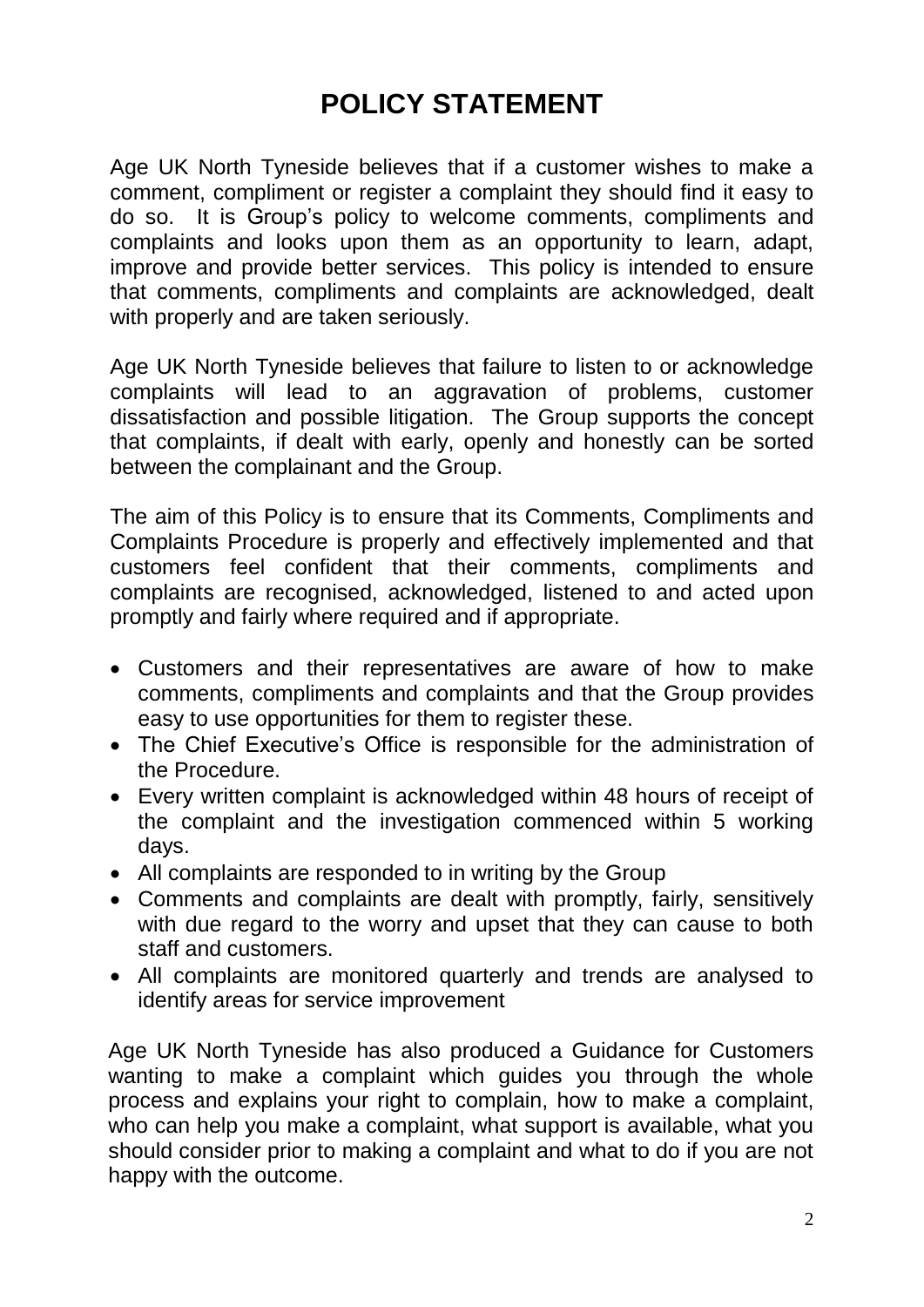## **PROCEDURE**

This Procedure describes the actions to be taken by the Group when there are positive or negative views or improvement suggestions from customers or their representatives.

#### **1. Customer Comments**

Definition of a comment: *a remark, observation or criticism that may require immediate action but does not require a full investigation.*

Lets us know your thoughts on what we could do better. The Head of Corporate Support records the details of all comments received to a central Register and then pass them on to the Department concerned so that they can look at how improvements can be made.

#### **2. Customer Compliments**

Lets us know when we are getting things right. Any compliment received is shared with the relevant Department.

If the compliment is about an individual staff member they are then informed in writing by the Line Manager and a copy of the compliment and letter is stored in their Personnel File.

Compliments can help us share good practice and improve services.

#### **3. Complaint Reporting**

Definition of a Complaint*: An expression of dissatisfaction, whether verbal or written, and whether justified or not and which requires further investigation*

- If you *verbally* receive a formal complaint, complete the AUK004 form and forward it to the Chief Executive along with any supporting documentation.
- If you receive a complaint through *email or letter*, please email the Chief Executive to inform her of the complaint and send the original documents in internal mail.
- Please report the complaint by email the day you receive it and forward any documentation by internal mail the same working day too.
- All formal complaints should be forwarded to the Chief Executive in this way.
- As a minimum if available the email details should include :
	- 1. Date of Complaint
	- 2. Name, Address, Email address and Telephone Number of the complainant
	- 3. Name of staff who is reporting the complaint
	- 4. Brief overview of the nature of the complaint
	- 5. The AUK004 form if the complaint is received verbally should be completed fully with a full description of the complaint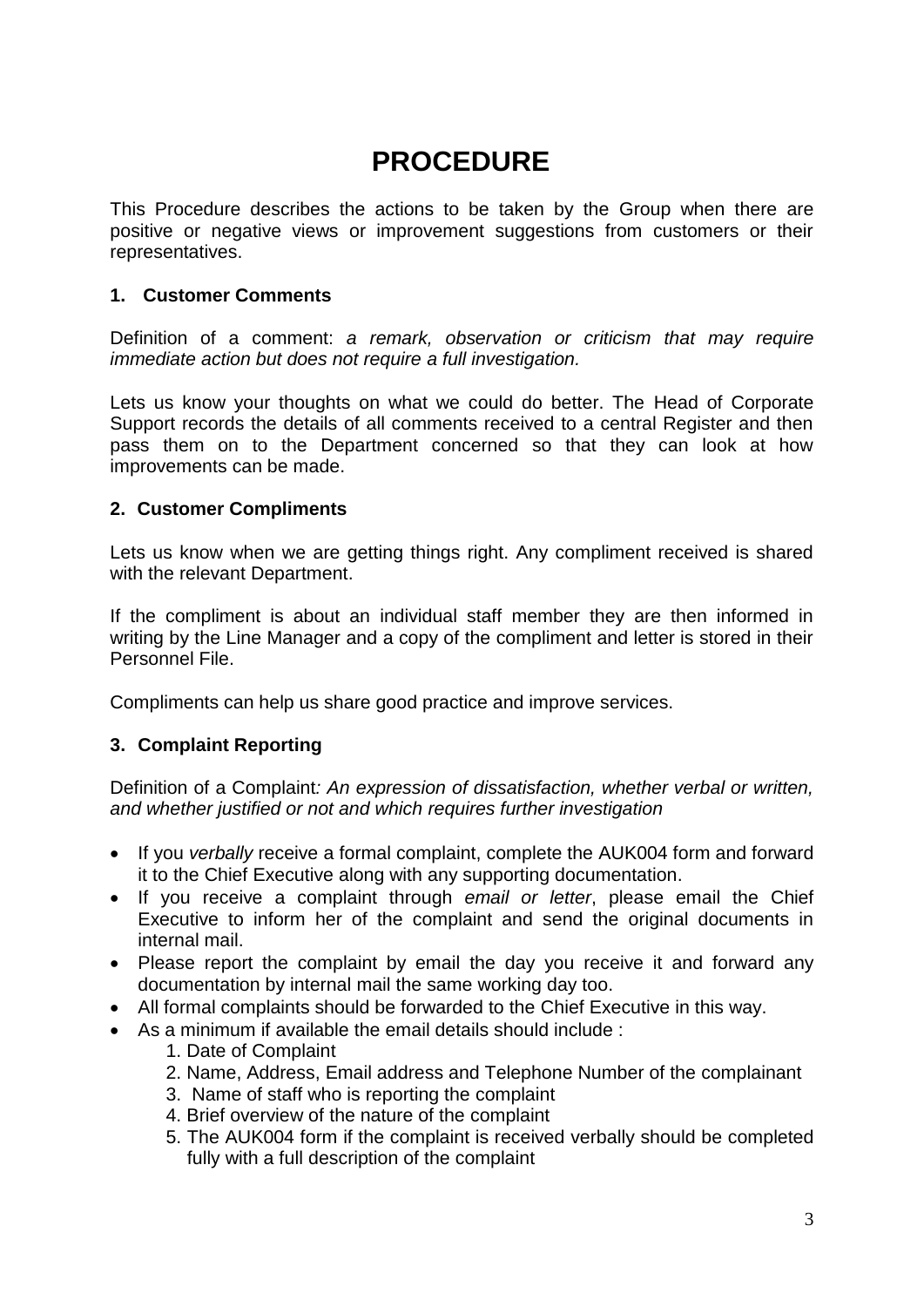### **4. Complaint Handling and Control**

- On receipt of the email and any supporting documentation the Chief Executive will ask the Head of Corporate Support to review and complete appropriate sections of the AUK004 form (if relevant) and then update the Complaints Register. The Complaints Register is kept on the Leadership Team section of the server and details:
	- Date of Complaint
	- Area within site where complaint/issue occurred
	- Type of Complaint
	- Name of Complainant and contact details
- Within the next working day of notification of the complaint the Head of Corporate Support will review the complaint and if necessary discuss with the relevant Head of Department and will appoint someone to investigate the complaint fully and impartially.
- An acknowledgement letter will be sent out within 48hours from the Chief Executive to the complainant acknowledging receipt of their complaint and informing them that an Investigation (if relevant) will be carried out.
- If the complaint can be answered without further investigation the Chief Executive will respond to the complainant having discussed the issue if necessary with the Head of Corporate Support
- The outcome of the investigation or response is logged on the Complaints Register and the complaint is closed after 7 days if no further correspondence received.

#### **5. Unresolved Complaints**

- If, at any time the complainant is unhappy with an investigation of the complaint or the response, the complaint shall be referred to the relevant Executive Director in the first instance.
- In the event that the complainant is still unhappy, the complaint will be passed directly to the Chief Executive for further investigation and review. The Chief Executive acts as the final arbiter for any complaints received
- All correspondence shall be attached to the original complaint and filed by the Head of Corporate Support.
- A copy of the response letter will be sent to the relevant Executive Director.

#### **6. Overview of Complaints**

- All customer complaints are subject to trend analysis and shall be measured by the Head of Corporate Support on a quarterly basis and reported to the Chief Executive.
- The Quality Management Review Committee review all complaints to ensure that any corrective and correction actions taken are appropriate and effective
- The Board of Trustees review all complaints annually and report to the full Board of Trustees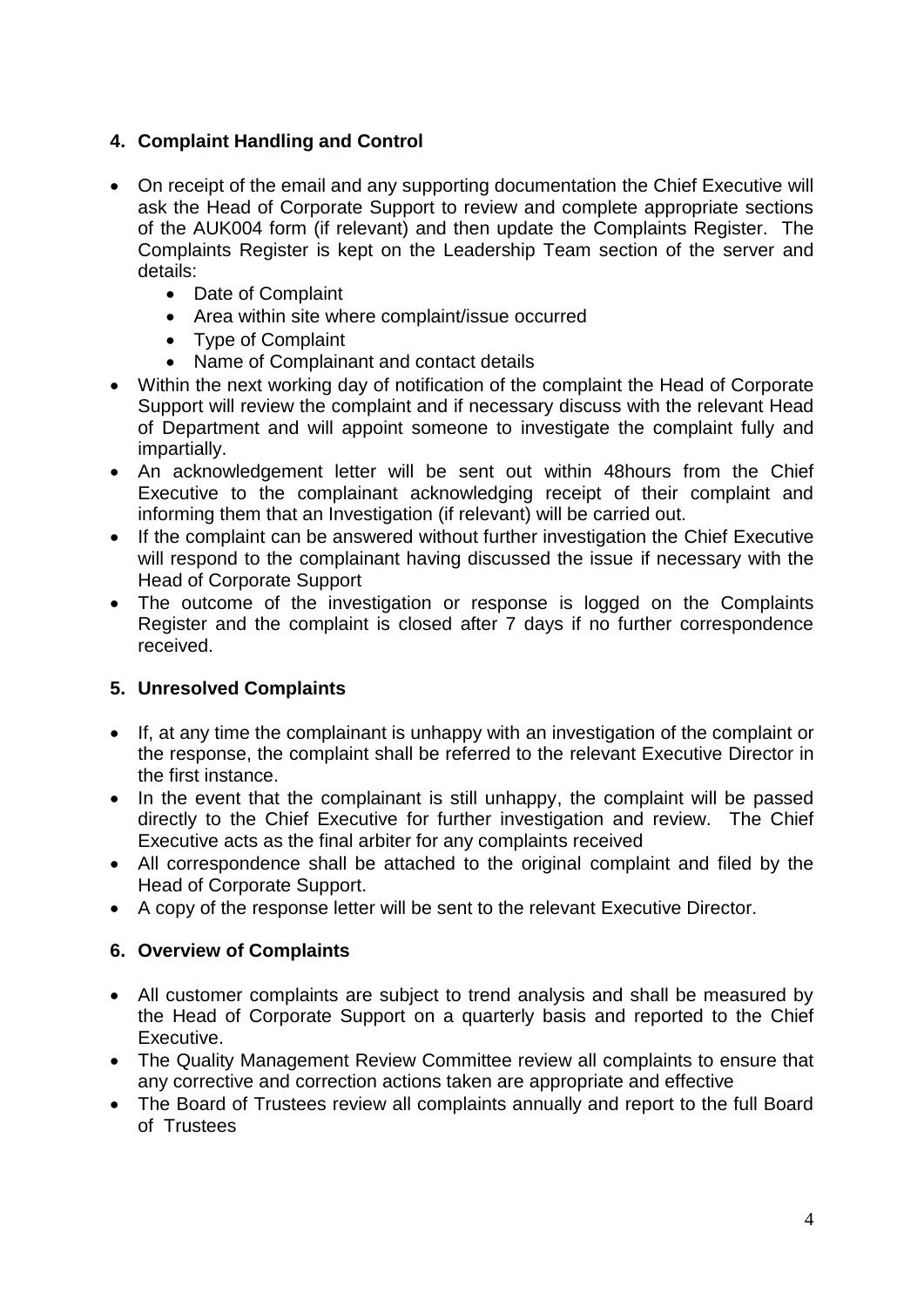Authorised by:

Alma Caldwell **Group Chief Executive**

**The Age UK North** Tyneside Group strives to ensure equality of opportunity for all, both as an employer and a provider of services. This policy has therefore been equality impact assessed by the Head of Corporate Support to ensure fairness and consistency for all those covered by it regardless of their individual differences

See Flowchart below for Customer Complaint Notification Procedures